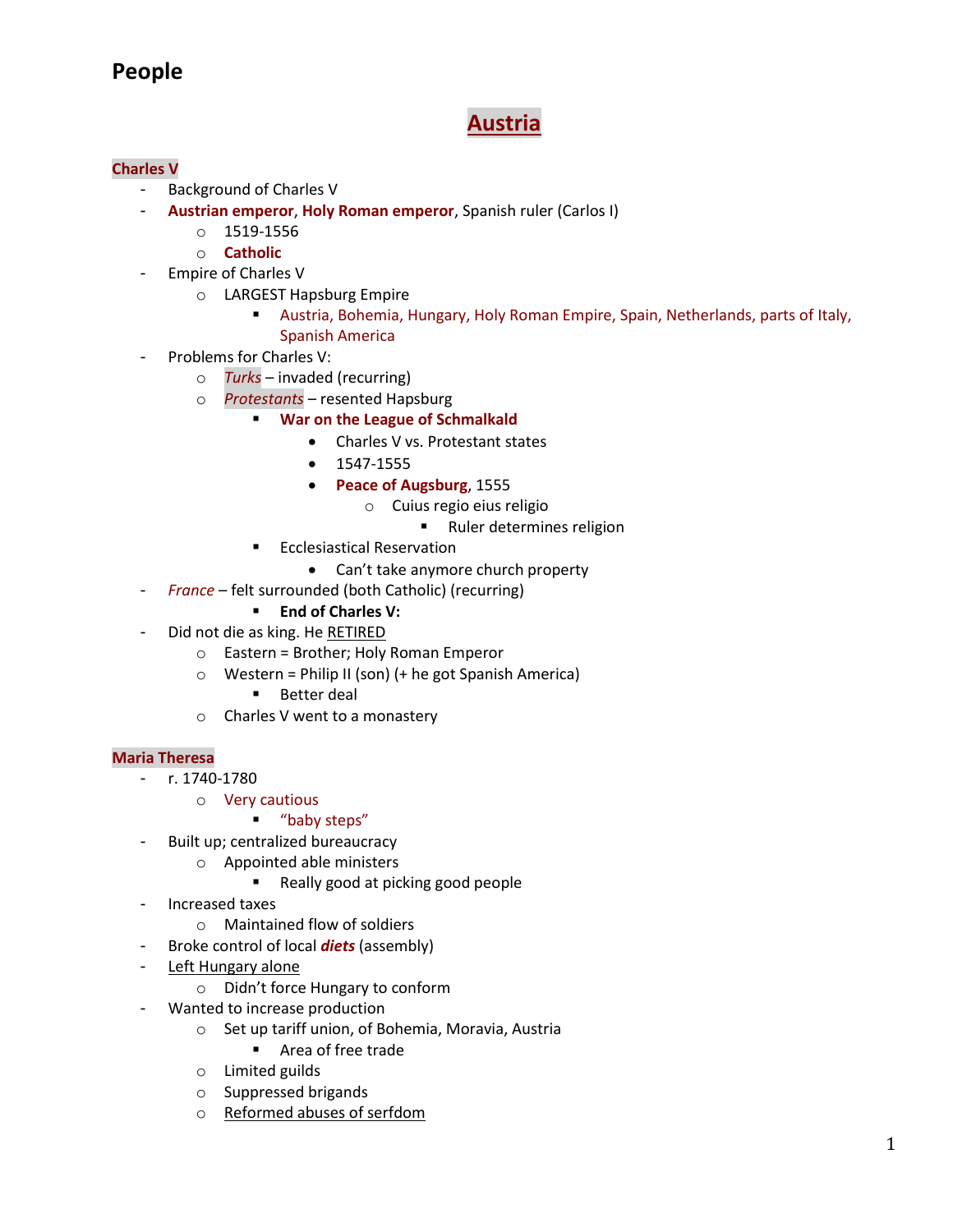# **Joseph II**

- r. 1780-1790
	- o Impatient, wanted total abolition of bad conditions
		- Fast to act
- Total opposite of her mother
	- o **Abolished serfdom**
	- o **Economic reform**
	- o Built up port of Trieste
		- **Established an E. India Co.**
	- o Equality of taxation
	- o Equal punishment for equal crimes
	- o Freedom of the press and religion
- **Religion** 
	- o Improved civil rights for Jews including granting nobility
	- o Allowed protestants to become civil servants
	- o Supported **Febronianism**
		- **FILM** Freedom from Roman control of the church
	- o Increased control over bishops
	- o Suppressed monasteries
		- **Took some of their wealth**
	- o Set up specular hospitals

# - **Administrative reforms**

- o Centralized the state
	- **Included Hungary under controls**
- o Est. German as single language of gov't
- o Civil servant
	- **Arranged for training courses**
	- **Provided retirement pensions**
	- **Established efficiency reports and inspections**
	- *Secret police*
	- **Established education system (primary through University)**
- **F A I L E D;** could not due it all by himself
	- o Opposition from *nobles, church, Hungary*, and Bel
	- o Too few middle class to help support
	- o Leopold (brother) undid most of the Joseph's reforms

# **Francis Joseph**

- Last emperor
	- o Young emperor
	- o 1848
- Opposed to nationalism
	- o Knew that he had to make reforms
		- **Wanted to save the empire**
- **Reforms:**
	- o Dual monarchy
		- Purpose = save empire
		- Divided into Austria and Hungary
			- Domestic = two separate countries
			- Foreign policy = acted like one country
				- o Worked from 1867 through WWI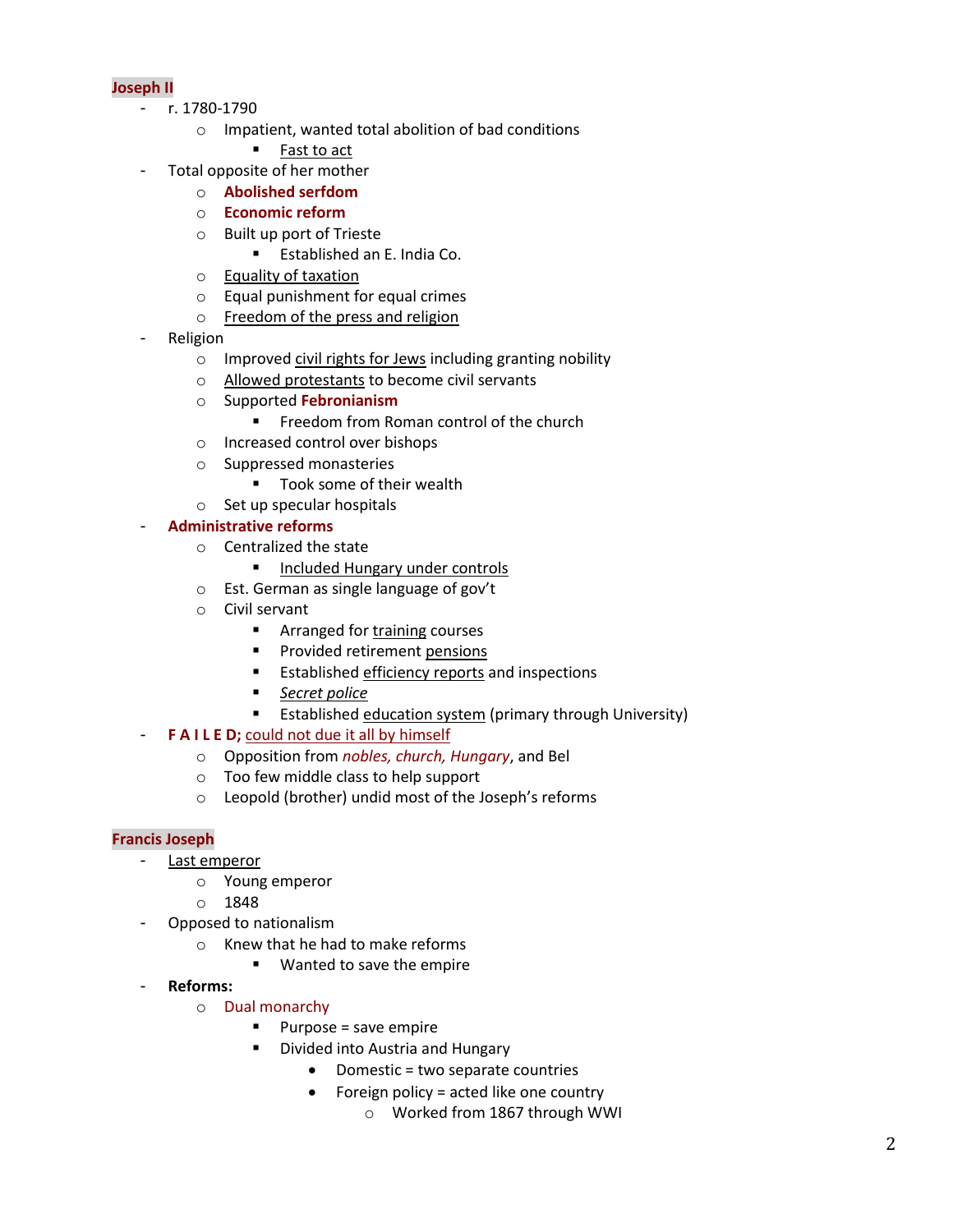Prince Klemens von Metternich

- Leader of the *Congress of Vienna*
	- o **Austrian** foreign minister
	- o Dominated European politics for 30 years
		- *Age of Metternich*
- Principles
	- o Status Quo
	- o Legitimacy balance of power
		- **•** Opposed nationalism
- Issues Carlsbad Decrees
	- o Censorship that controlled universities
- The voice of the conservatives

**Great Britain**

# **Henry VII**

- Tudor
- Father of Henry the VIII
	- o Ruled 1485-1509
- War of the Roses
	- o Henry VII won the Battle of Bosworth Field
		- **Against Richard III**
		- **Became king**

#### **Henry VIII**

- Tudor
	- o Ruled 1509-1547
	- Wanted a divorce, but the church would not grant it
		- o Established Anglican Church
			- *Act of Supremacy* 
				- Became head of Anglican Church

#### **Mary I**

- r. 1553-1558
- *Bloody Mary* 
	- o 300 executed
	- Married Philip II of Spain
		- o Because both Catholic

#### **Elizabeth I**

- Ruled 1558-1603
	- o Long successful reign
- *Did not pry into men's souls*
- *Politique*
	- o Political Unity more important than religion
- Loyalty to the monarchy
	- o Never married
		- **•** Virgin Queen
- Took advantage of men
- Last Tudor monarch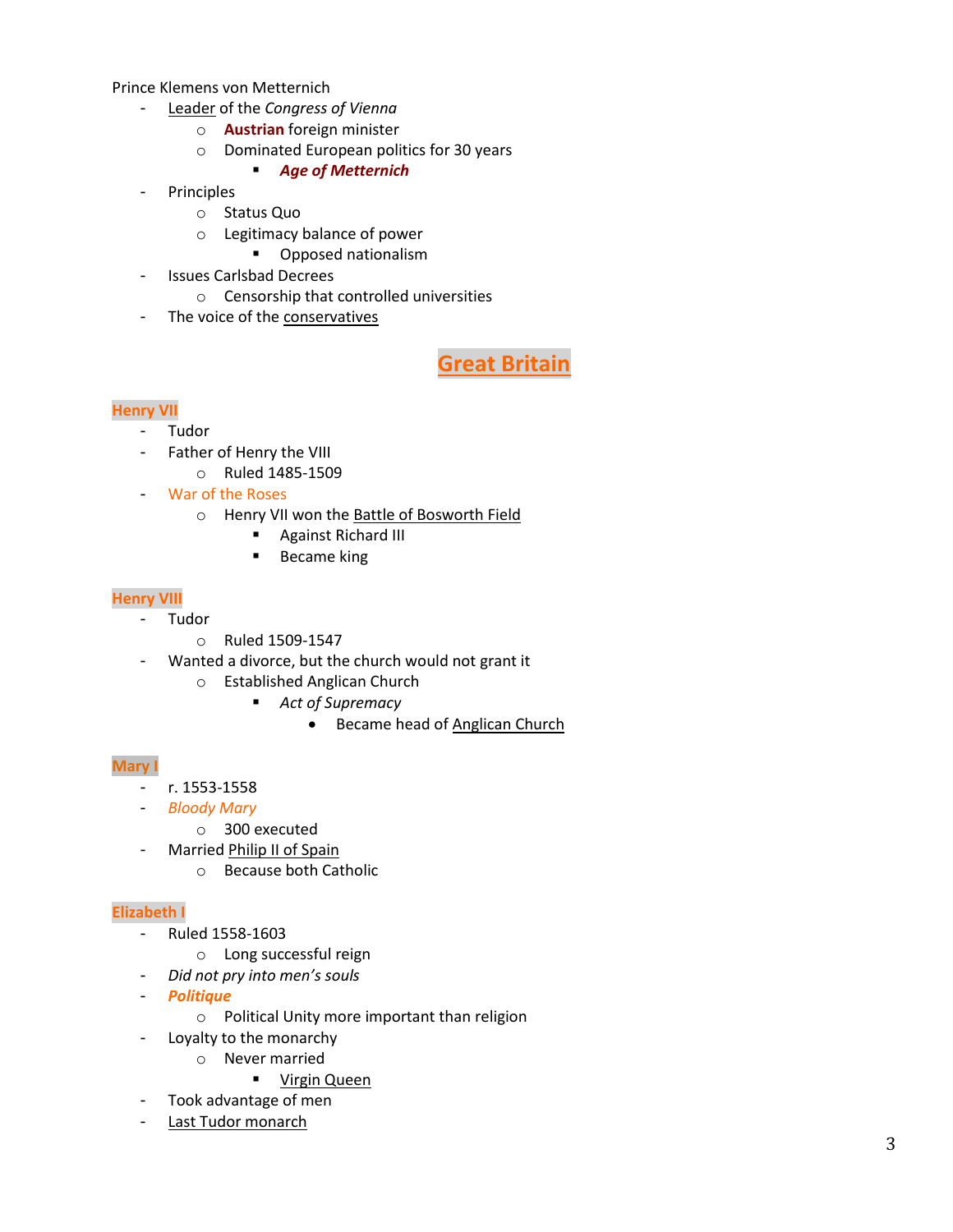o Succeeded by Stuarts

## **James I**

# - **Problems with parliament**

- o 1603-1625
- Very smart... Book smart but not street smart... had no idea what was going on
- **Scottish** = not popular
- Divine Right not popular with parliament
	- o Persecuted Puritans
		- Many Puritans in the House of Commons
		- Puritans wanted to "purify the church"
- Foreign Policy
	- o Tried to ally with Spain
	- o Tried to marry off children to Spanish royalty

# **Charles I**

- Continued problems with parliament
	- o 1625-1649
- Forced to sign **Petition of Rights**
	- o Provisions
		- No tax without consent of parliament
		- **No quartering soldiers during peace**
		- **No martial law in peace**
		- No imprisonment without a charge
		- **Foundation of English liberty**
- Tried to rule without the Parliament
	- o Forced to recall Parliament in 1640
		- Did not meet unless called by king
	- o *Long Parliament* 
		- **Regular meetings** 
			- At least once in 3 years
		- Trialed some of king's advisors
			- Abolished special courts
		- No taxation without consent
- **Executed**

## **Oliver Cromwell**

- **Commonwealth** 
	- $o$  1<sup>st</sup> half of interregnum
	- o Republic
		- Cromwell = leader
		- **E** Commonwealth didn't work
			- Tried to be too dramatic

## - **Protectorate**

- o 2<sup>nd</sup> half of interregnum
- o Dictatorship
	- Cromwell = *Lord Protector*
	- 1653-1658
- o *Beliefs:*
	- Supported religious toleration for ALL Protestants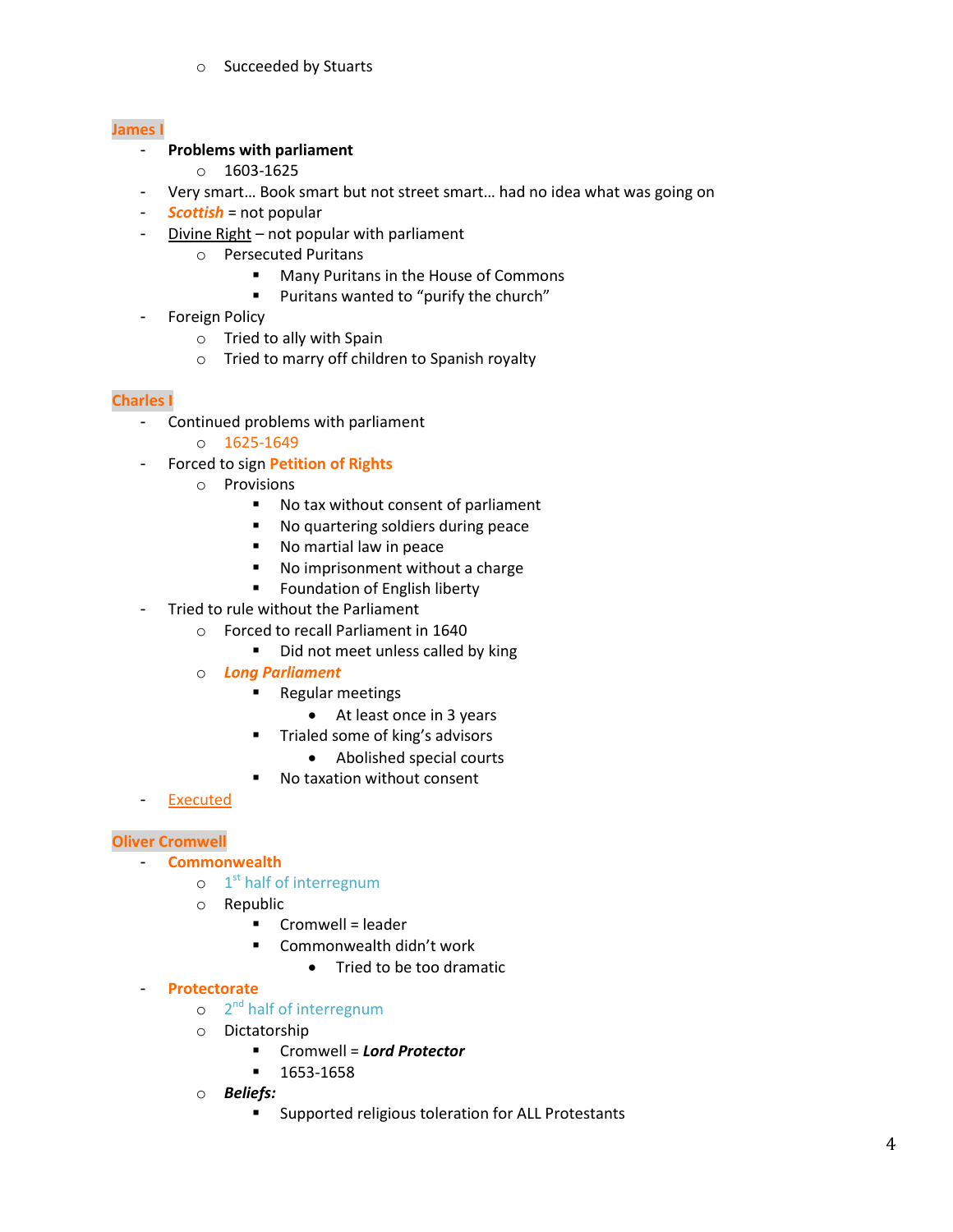- **Wanted peace and democracy**
- o Unable to accomplish goals
	- **Dissolved the Parliament**
	- **Imposed Puritan regulations**
	- Harsh on Irish and Scots

# **Charles II**

- Ruled 1660-1685
	- o *"The Merry Monarch"*
	- Careful with parliament
		- o Very timid
		- o Secretly Catholic… doesn't say anything
			- **Appointed some Catholic to public office**
- Secret Treaty with Louis XIV
	- o Louis XIV will give money if Charles II helps with war against Dutch and converted
- **Test Act of 1673**
	- o Required all office holders to be ANGLICAN
- **Habeas Corpus Act of 1679**
	- o Arbitrary Arrest illegal
	- o Illegal to imprisonment twice for same crime
	- o Illegal to hold in prison without trial
		- **Significance one of the basic guarantees of individual rights**

# **James II**

- Originally Anglican but converted to Catholicism
	- o Ruled 1685-1689
	- Parliament didn't like James
		- o Parliament willing to wait till crown passes to James' daughter Mary
			- **Mary = Protestant**
			- **James had a son late in life** 
				- James III
					- o Baptized Catholic
				- Parliament feared of Catholic line of kings
- Offered crown to William and Mary
	- o James II fled

# **William III and Mary II**

- **Glorious Revolution** bringing back Mary and William
	- o Established concept of Parliament supremacy
		- **Parliament gave power not god**
- Set up limited monarchy
	- o Right to rule comes from the people
- **Bill of Rights of 1689:**
	- o Monarch could not suspend the law
	- o No taxation without consent of Parliament
	- o Parliament had to be summoned frequency
	- $\circ$  Guarantee right to trial by jury
	- o Outlawed cruel and unusual punishment
	- o Limited bail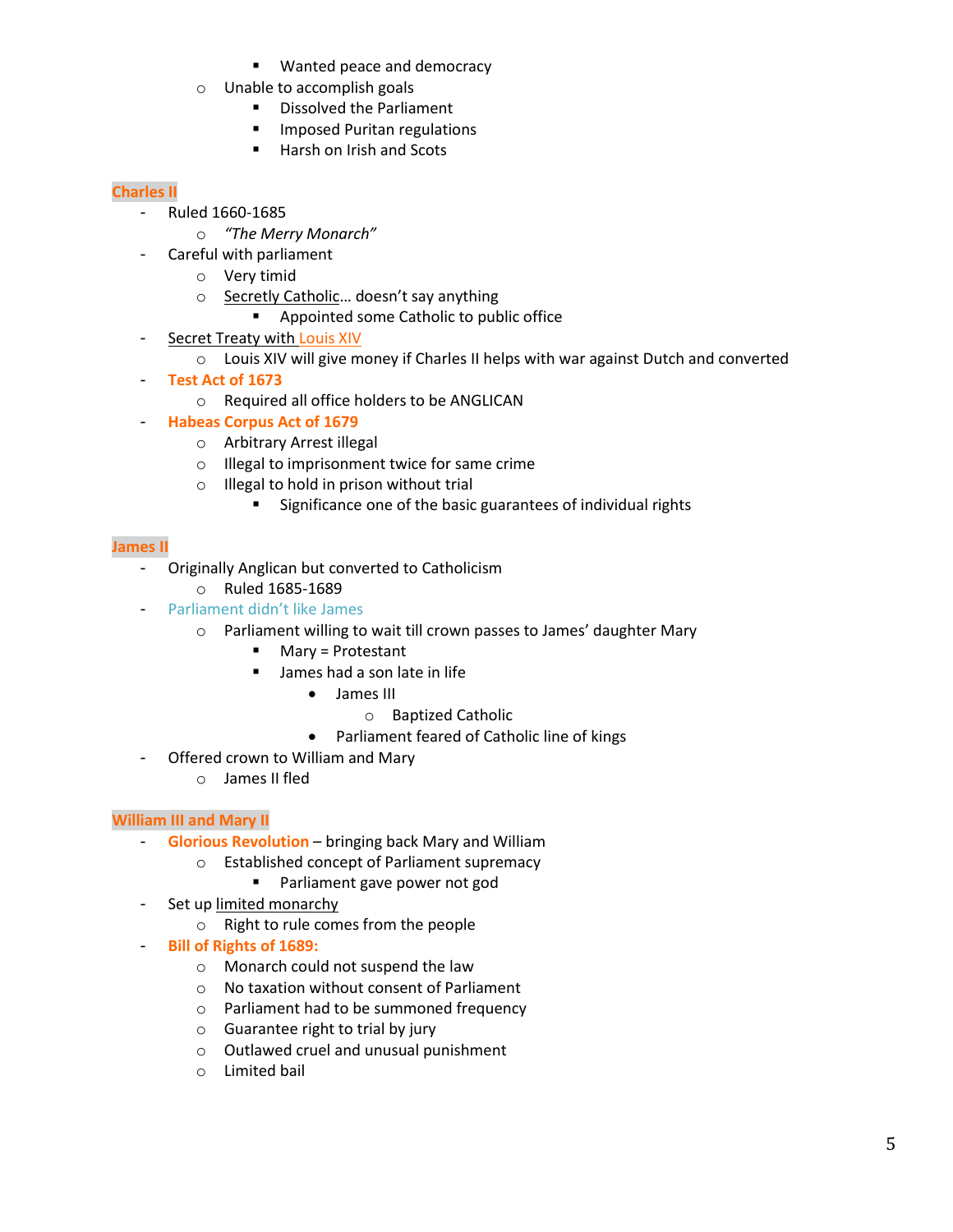#### **Queen Victoria**

- Morals
- Prosperity
- Slow reforms
- **Crimean War**
- Generally in consensus
- **Chartism** 
	- o Petition movement of 1840s
	- o UMS, salary to MP's, new voting districts, annual parliament, etc.
- Army suppressed Irish nationalism
- Social harmony
	- o Repeal of Corn Laws 1846
	- o Hard work and savings would be rewarded
- Victorians Consensus
	- o Capitalist/ self reliant/ positive ideals

# **Joseph Chamberlain**

- British statesman
	- o 1836-1914
	- Part of "Liberal Split"
		- $\circ$  Home rule = would cause chain reaction
- Never became PM, but very important
	- o President of the Board of Trade

## **Gladstone and Disraeli**

- **Gladstone**
	- o Ruled alternating 1860's-1890's
	- o Leader of Whigs
		- **Morals; Victorian Christianity**
		- **Laissez-Faire**
		- **Against waste and corruption**
		- Reduce role of monarch
		- **Against tax income**
		- **•** Opposed colonization
			- Too expensive
	- o Against government waste
		- **Queen Victory = hated him**

## - **Benjamin Disraeli**

- o 1874-1880
- o Leader of Conservatives
	- **Imperialist**
	- Construction of Suez Canal
	- **Congress of Berlin**
	- **Education**
- o Get along well with the Queen

## **Neville Chamberlain**

- British PM
- Conservative
	- o Appeasement of German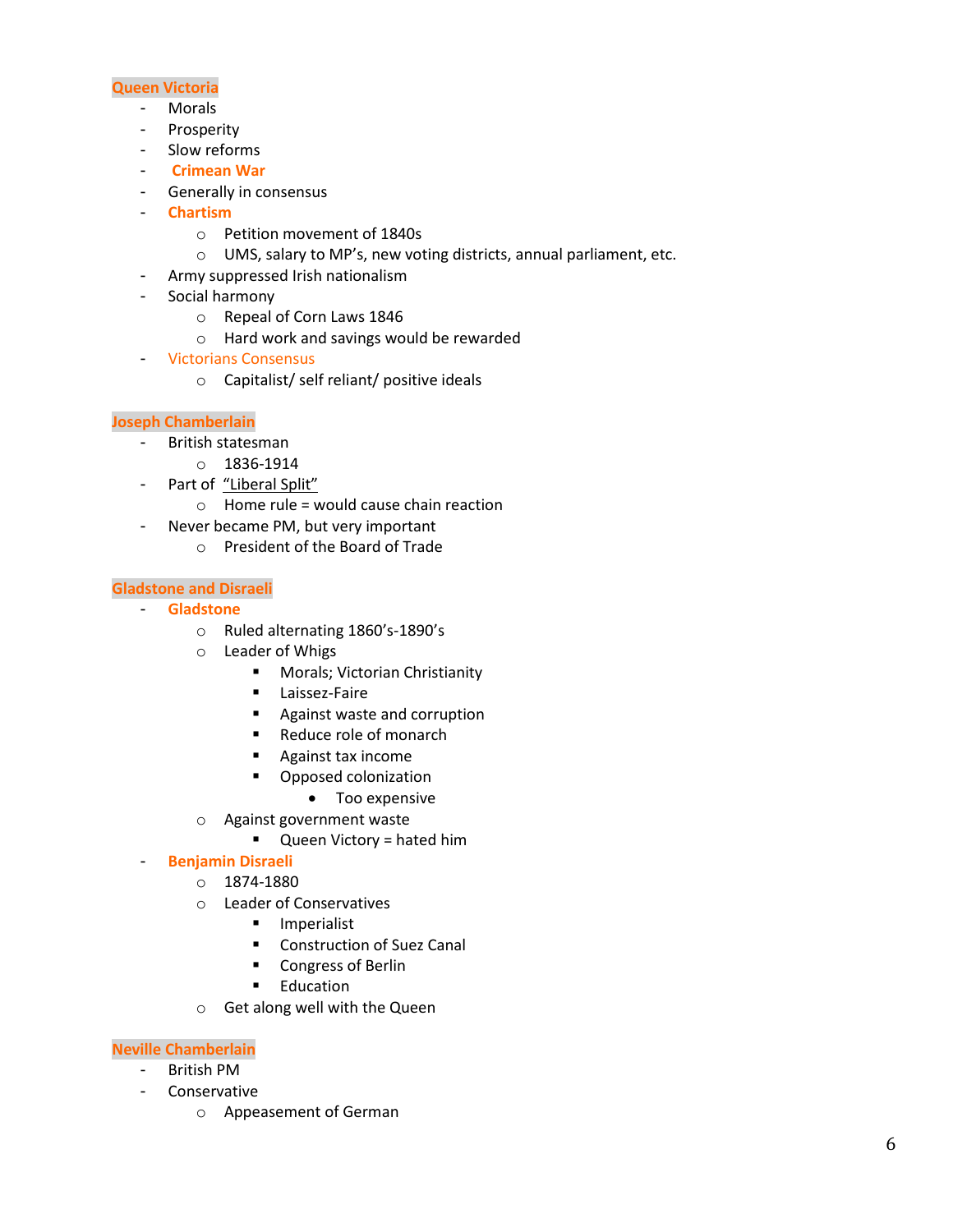- *"We have achieved peace in our time"*
- o Bad reputation
	- 1937-1940

# **Winston Churchill**

- British PM
	- o 1940-1945
	- o 1951-1955
- Led Britain through World War II
	- o Moderate (conservative and liberal) politics
	- o Very successful

# **France**

# **Francis I**

- r. 1515-1547
	- o Valois family
	- *Concordat of Bologna* 
		- o Challenged church
		- o Gave king power of appoint clergy

# **Henry II**

- r. 1547-1559
	- o Valois family
- Wanted to stop the Calvinists
	- o Calvinists strengthened and were against the king
	- o *Treaty of Cateau- Cambresis*
		- **Ended ongoing religious war**

# **Henry IV**

- r. 1589-1610
	- o "Bourbon King" Henry Navarre
- VERY POPULAR
- **Politique** 
	- o New monarch **Absolute Monarch**
	- o *Religious Reforms:*
		- Switched to *Catholicism* to unify the country
			- "Paris is worth the mass"
		- **Edict of Nantes**, 1598
			- Catholicism was official religion
			- Freedom of worship
			- Right to est. protestant churches
				- o Came civil rights
			- Rights to fortify towns
				- o Protection
	- o *Economic Reforms:*
		- Duke of Sully economic advisor
			- First colony (Quebec)
		- **Built up bureaucracy** 
			- Increased royal treasury (taxes)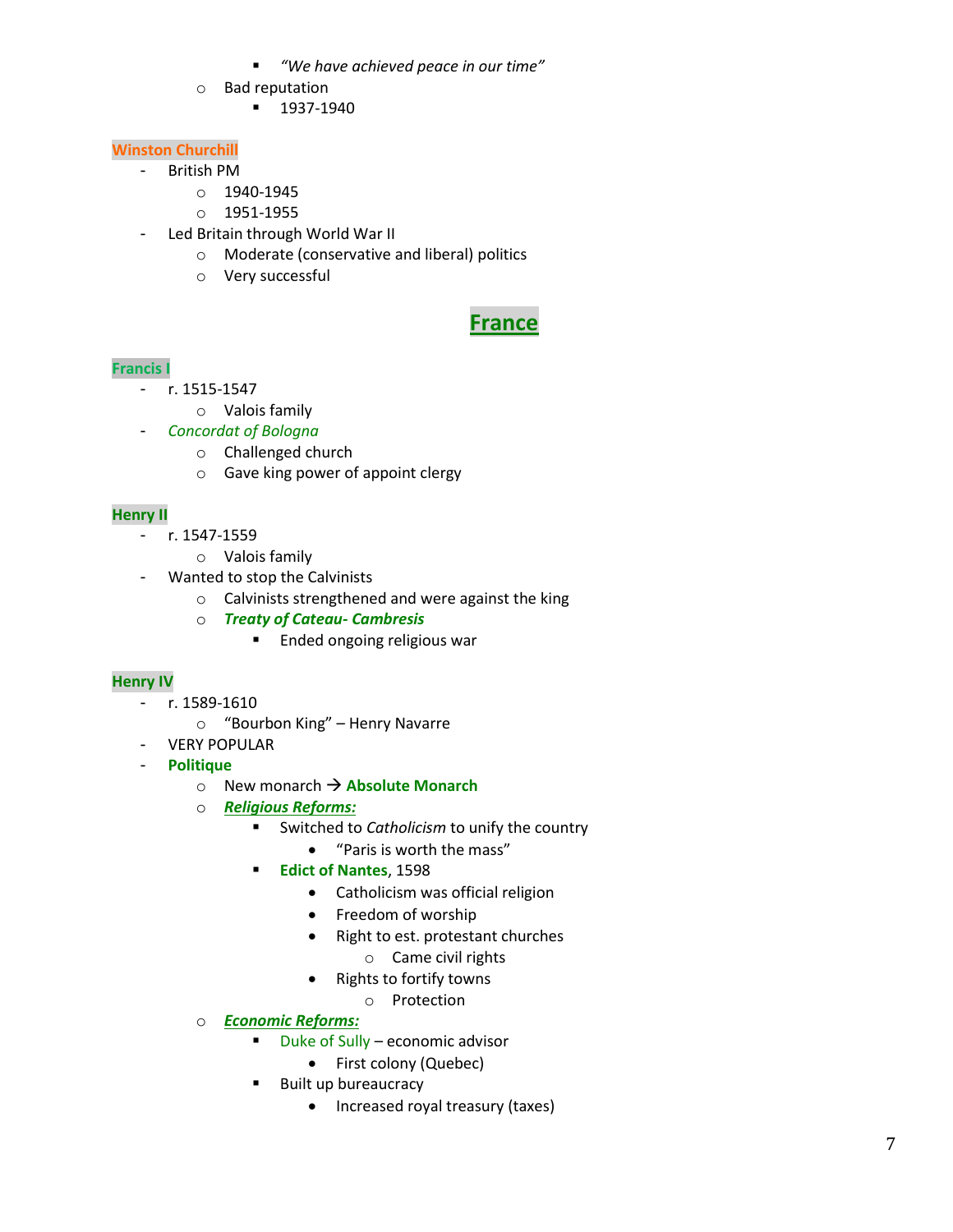- Reduced waste and corruption
- **Mercantilist**
- Alliance with Protestant nations
	- Against the Hapsburgs
- o Significance:
	- **Ended religious wars**
	- **Restored stability**
	- **Strengthened the monarchy**
	- Built up foundation of the strongest nation

# **Cardinal Richelieu**

- **Advisor of Louis XIII**
- Made all decisions
	- o Took over in 1624
		- Ruled for 18 years
	- o Reforms:
		- Restored power of king
		- **Weakened nobles**
		- **•** Destroyed fortified castles
		- **•** Outlawed dueling
	- o Great statesman
		- **Built up the state**
	- o **Mercantilism** 
		- Built up overseas trading companies
	- o Sold titles of nobility
	- o **Amended the Edict of Nantes** 
		- **FICT** Forced Huguenots to give up fortified towns
	- o Got France involved in **30 Years War**
- Died 1642
	- o Louis XIII died the next year

# **Louis XIV**

- *VERY LONG REIGN* 
	- o *(1643-1715)*
		- Ruled for 72 years
		- **Since 5**
- *MADE France the STRONGEST COUNTRY IN EUROPE*
	- o Largest population
	- o Most fertile soil
	- o Most self-sufficient
	- o Center of art and culture
	- o Wealthiest nation
	- *Political principles:*
		- o Absolutist
		- o Divine right
			- **"** "I am the state"

# L'etat est moi

- o Strong centralized GOVERNMENT
	- **Relied on bourgeoisie** = middle class
	- Took over in 1661 when **Mazzarin** (chief, minister, regent) died
	- **Fronde**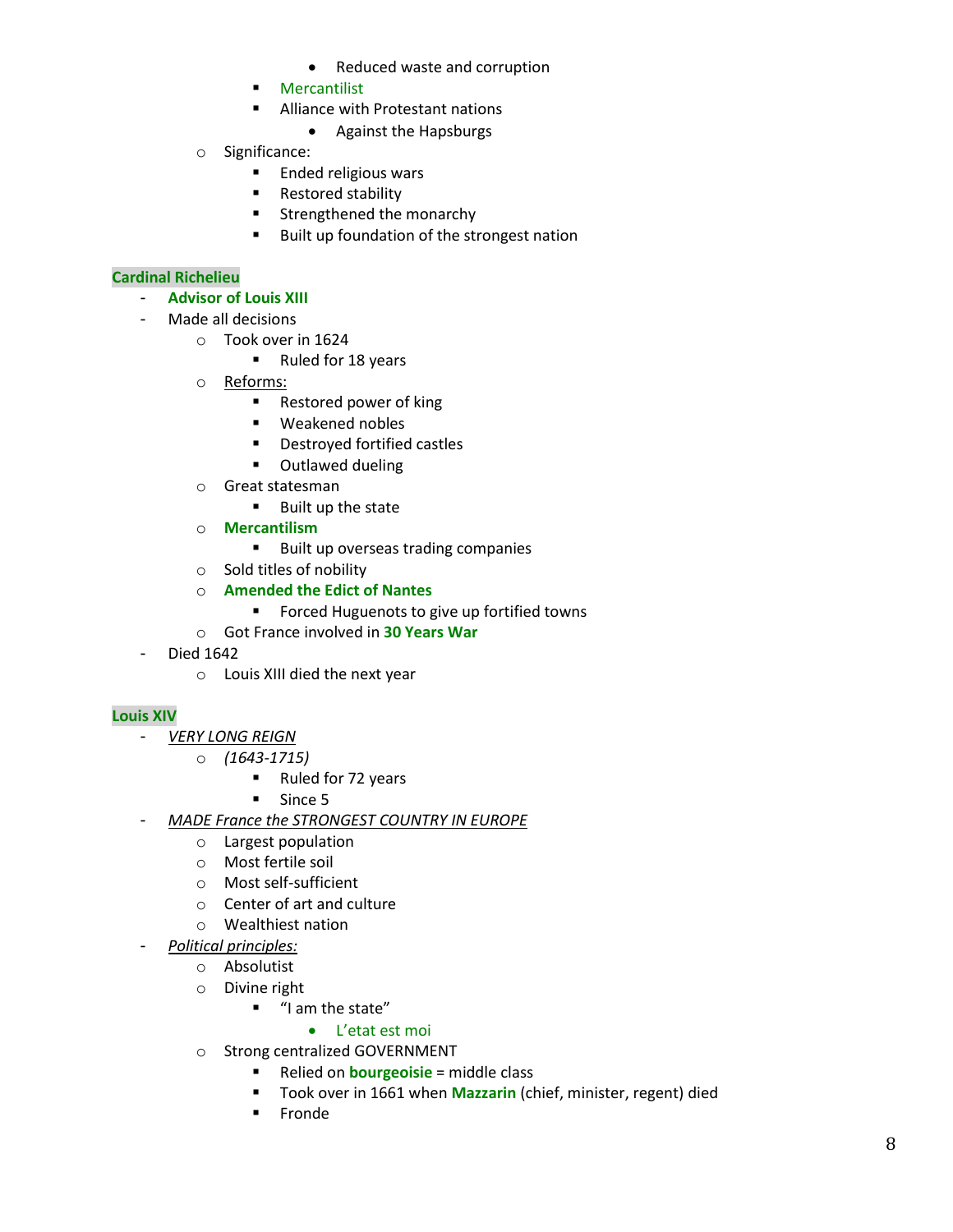- Rebellion by nobles, but lost trust with Louis
- Wars:
	- o War of Devolution
	- o Dutch War
	- o War on the League of Augsburg
	- o War of Spanish Succession
- Mercantilist
- Built Versailles

## **Robespierre**

- Jacobin
- **Republic of Virtue**
	- o Equality, Utopia
- **Reign of terror (Grand Terror)**
	- o To achieve Republic of Virtue
		- Killed all who didn't agree with him or Republic of Virtue
			- 40,000-60,000 killed
- Revolutionary tribunals
	- o Due process flew out the window
		- "<sup>2</sup> minute trials"
- **Law of Suspects** 
	- o People suspected of being anti-revolutionary were arrested and imprisoned
		- Without good evidence
		- **Similar to (Star Chamber and the Spanish inquisition)**
- **Levee en Masse** 
	- o All men are eligible for draft
- **Law of Maximum** 
	- o Set wage and price controls
- **Revolutionary Calendar**
- **Worship of the Supreme Being** 
	- o Similar to Deism
	- o To weaken the church
- **Subsistence Commission**
	- o State could confiscate food, clothing, war, supplies
- **Ventose Laws** 
	- o To weaken nobles and help the peasants
	- o Confiscated property of anti-revolutionaries and gave it to the poor
- *Abolished Slavery* 
	- o Abolished inside France already, but now in colonies

## **Napoleon**

- 1804-1815
- Ambitious absolute ruler
	- $\circ$  Concordat of 1801 split with church
- Battles
	- o Trafalgar, Ulm, Austerlitz, Jena
		- $\blacksquare$  Trafalgar = French navy destroyed
- Confederation of the Rhine buffer
- Legion of Honor to reward merit
- Peninsular War Spain; huge drain
- Grand Army against Russia, lost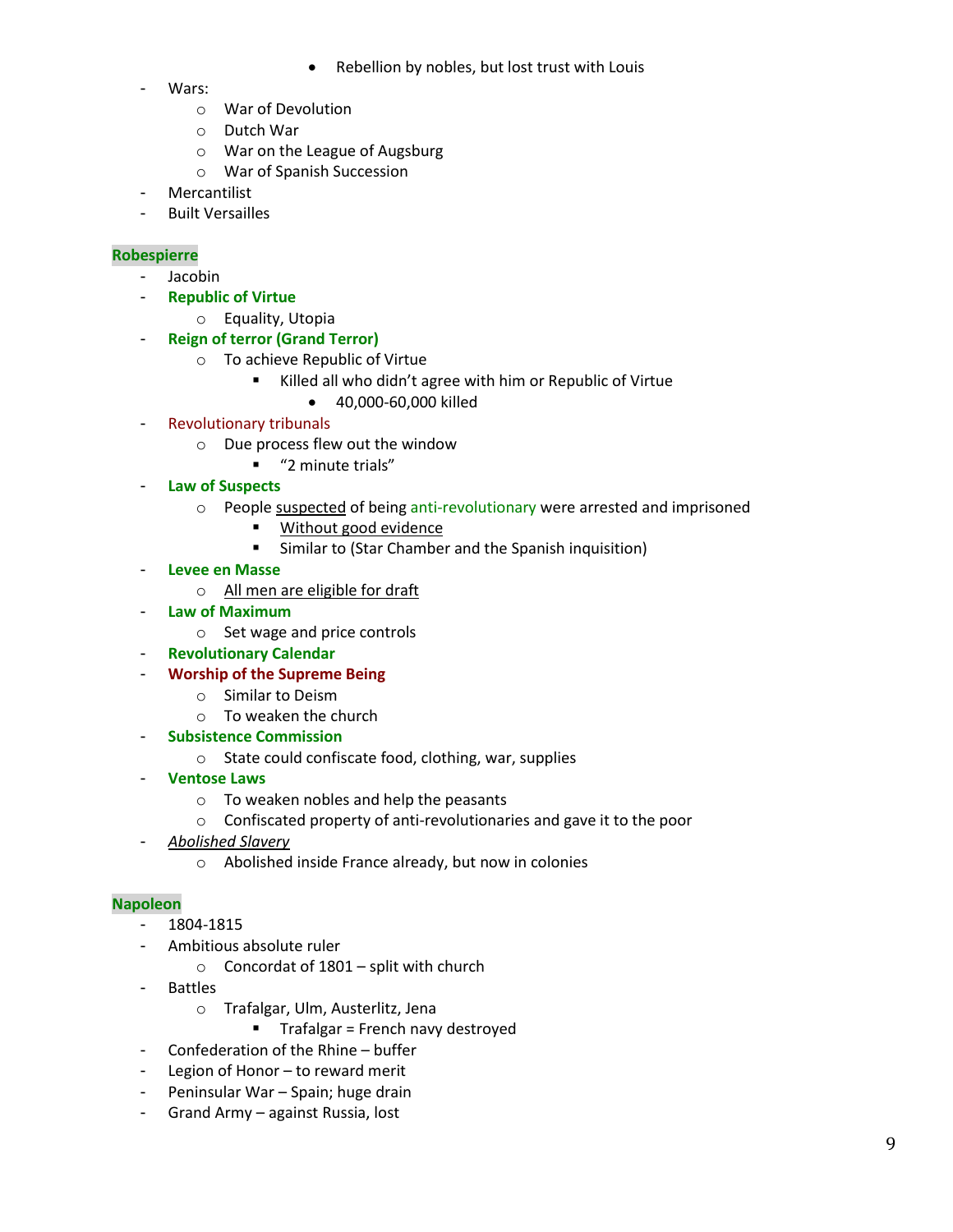- $Elba 1<sup>st</sup> exile$ 
	- o 100 Days Napoleon came back
- Waterloo Napoleon's final defeat
	- o St. Helena Napoleon's final exile

# **Louis XVIII**

## - **Constitutional Charter of 1814**

- o Constitutional monarch
	- **Bicameral legislature**
	- **Equality**
	- Accept Code Napoleon and Concordat 1802
- Suffrage limited to land owners
- Amnesty to regicides
	- o Bourbon
	- o Restored after Napoleon
		- Cautious and moderate
- Brother of previous king
	- o Very old
	- o Conservative
	- o 1814-1824

# **Charles X**

- 1824-1830
- Unpopular with urban workers and bourgeoisie
	- o Abdicated because he did not want to become a constitutional monarch **Brother of Louis XVIII**
	- o More conservative
		- **Censorship**
		- **Church control education**
		- Give land back to the nobles
	- o **July Ordinances** 
		- Disenfranchised ¾ of the voters
		- **Censorship**
		- **More conservative legislature**
		- **E** Led to July Revolution
	- o **July Revolution of 1830**
		- **Public outbreak**
		- **Fighting in the streets**
		- Charles X scared and left
- Louis Philippe became ruler

## **Louis Philippe**

- 1830-1848
- Not an immediate relative
	- o **"July Monarch"**
		- **Businessman king** 
			- Wore a business suit, carried and umbrella
	- o Accepted charter
		- **Relatively liberal**
		- **Double the vote**
- **Opposition**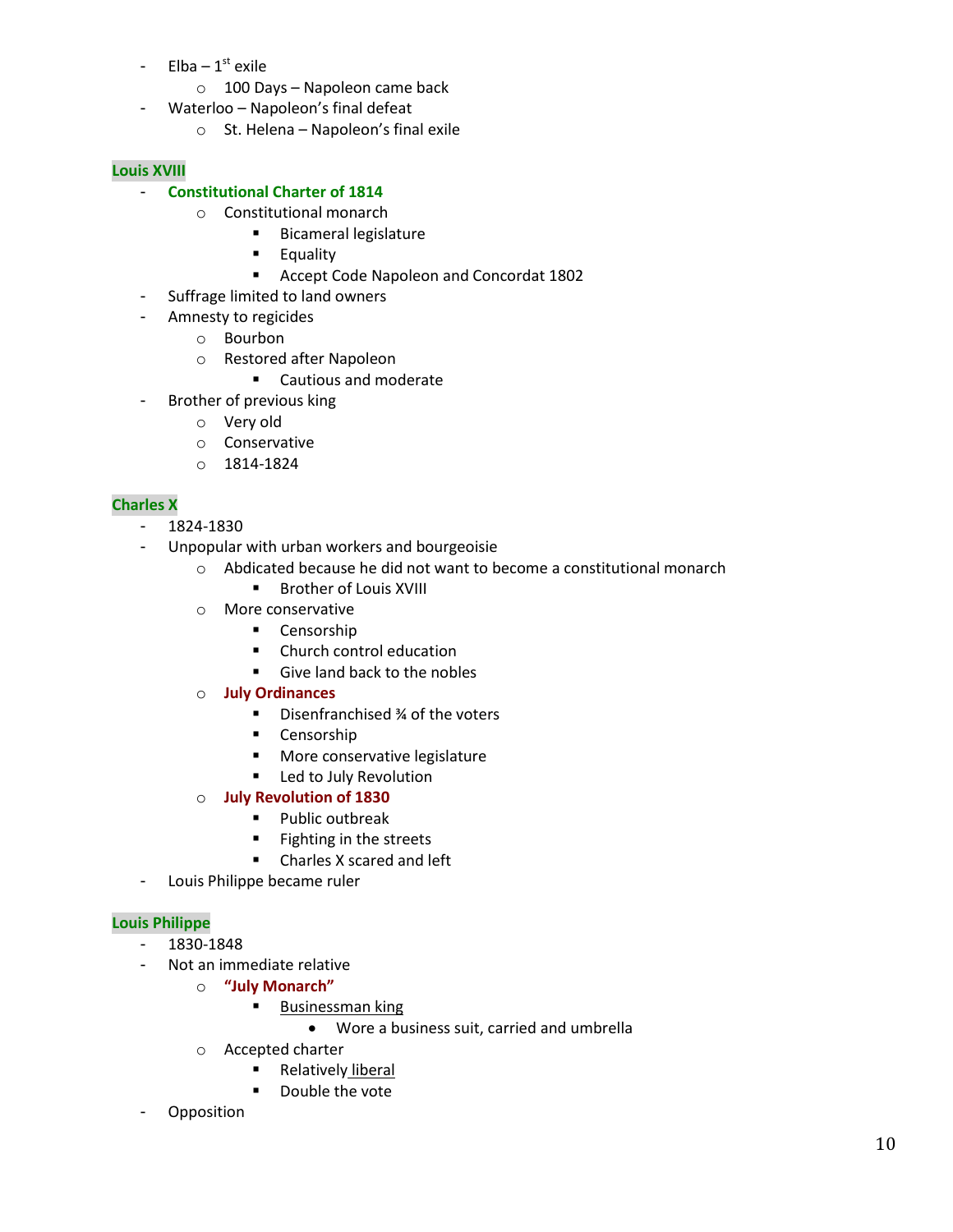- o Republicans (no king at all)
- o UMS supporters
- o The poor
- Victory for the liberals
	- o "Dike and the Flood"
		- $\blacksquare$  France = dike
		- $\blacksquare$  Flood = liberals in other nations

# **Louis Napoleon III**

- 1849-1870
- Elected because name is "Napoleon"
- President of the 2<sup>nd</sup> French Republic
	- $\circ$  1852 became emperor of 2<sup>nd</sup> empire
	- o Rebuilding of Paris
	- o Economic growth
	- o Crimean War
- **Franco – Prussian War**
	- o Huge Defeat
- 3<sup>rd</sup> Republic established
	- o Died in exile

# Leon Blum

- Socialist
- *Prime Minister* of France
	- $O$  1936-1937, 1946-1947
- Opposed to Fascism
	- o Won majority in 1936
- Problems:
	- o Strikes
	- o Capital flight
	- o Compromise program
	- o Tax reform
	- o Shorter work week
	- o Pay raises
	- o Unemployment benefits
	- o Supported L of N
	- o Disarmament
	- o Resigned
- Coalition broke up

## **Charles DeGaulle**

- President of France
	- o 1959-1969
- **Free French** 
	- o Plotted against Nazis from Britain
	- o Leader
	- o Gained political influence
- Elected president during Algerian Crisis
	- o Gave Algeria independence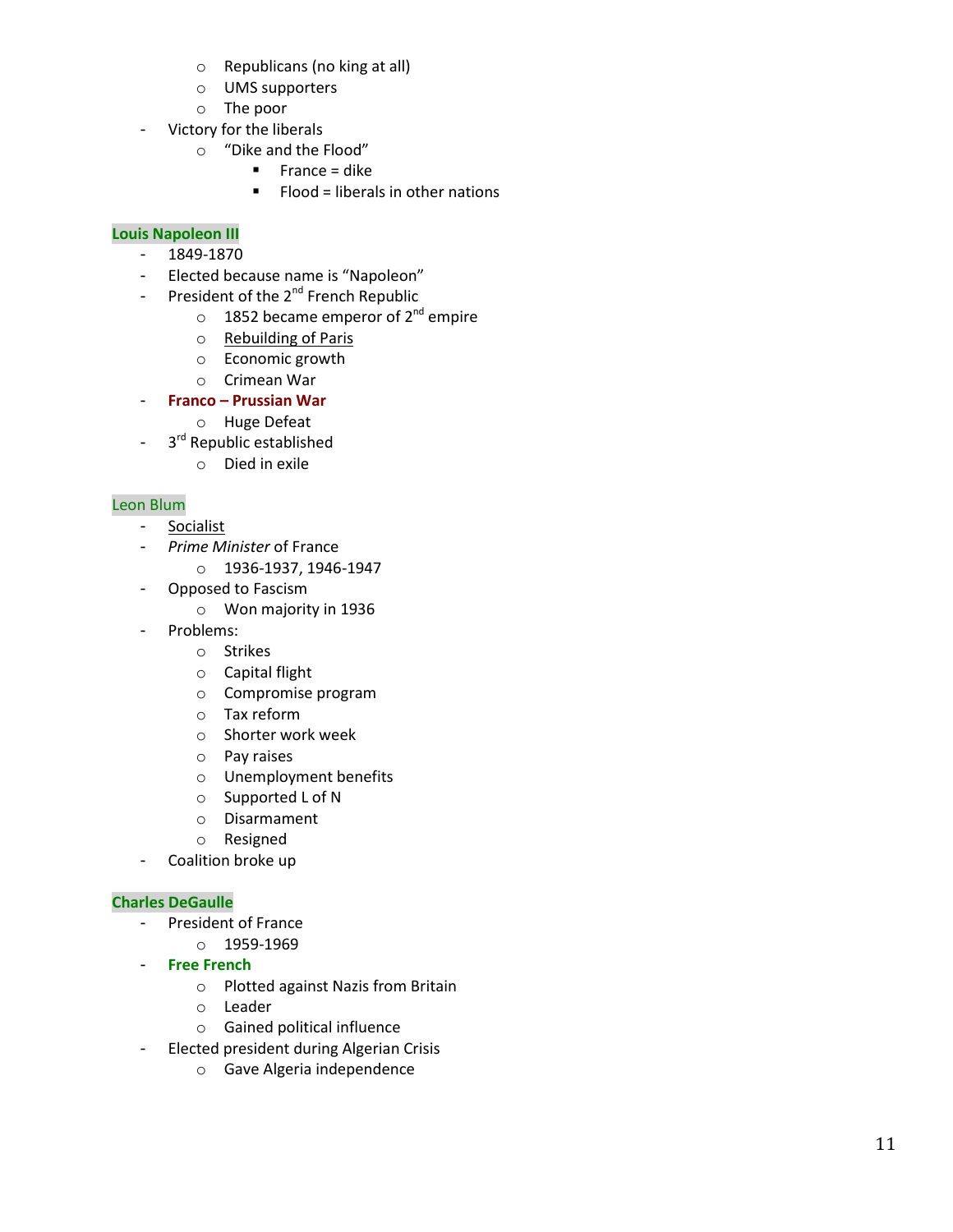## Francois Mitterand

- French president
	- o 1981-1995
		- **Longest serving French president (14 years)**
		- **POW during WWII**
	- o Abolished death penalty
	- o Pro-west/ European Union
		- **EXECUTE:** Supported construction of Channel Tunnel
	- o Cohabitation Jacques Chirac

## **Jacques Chirac**

- French president
	- o Since 1995
- Nuclear energy
	- o Against George W. Bush

# **Prussia/Germany**

## **Fredrick William, The Great Elector**

- One of the electors of HRE
	- o Created a unified Prussian state
		- Built up Prussia by strengthening the army

# **Fredrick II "The Great"**

- r. 1740-1786
	- **Enlightened Monarch**
		- o **Background/ Beliefs**
			- $\blacksquare$  Didn't get along with father
			- Invaded Silesia (War of Austrian Succession)
				- Broke Pragmatic Sanction
			- **very ill (porphyria)**
		- o Studied and argued with philosophes
			- Protestant/ Lutheran
- **Devoted to his subjects** 
	- o His job to make people happy, without giving up power
		- **Against rapid change**
		- Wise, moderate, reasonable

## - **Administrative reforms**

- $\circ$  "1<sup>st</sup> servant of the state"
- o Codified laws
- o Abolished capital punishment
- o Civil service exams
- o Intolerance of Jews
- **Social reforms** 
	- o Did little for serfs
	- o Freed serfs on his own estates, but needed supports of Junkers **U** Junkers free to deal with serfs in the their own way
	- o Rigid class structure
		- **Small middle class**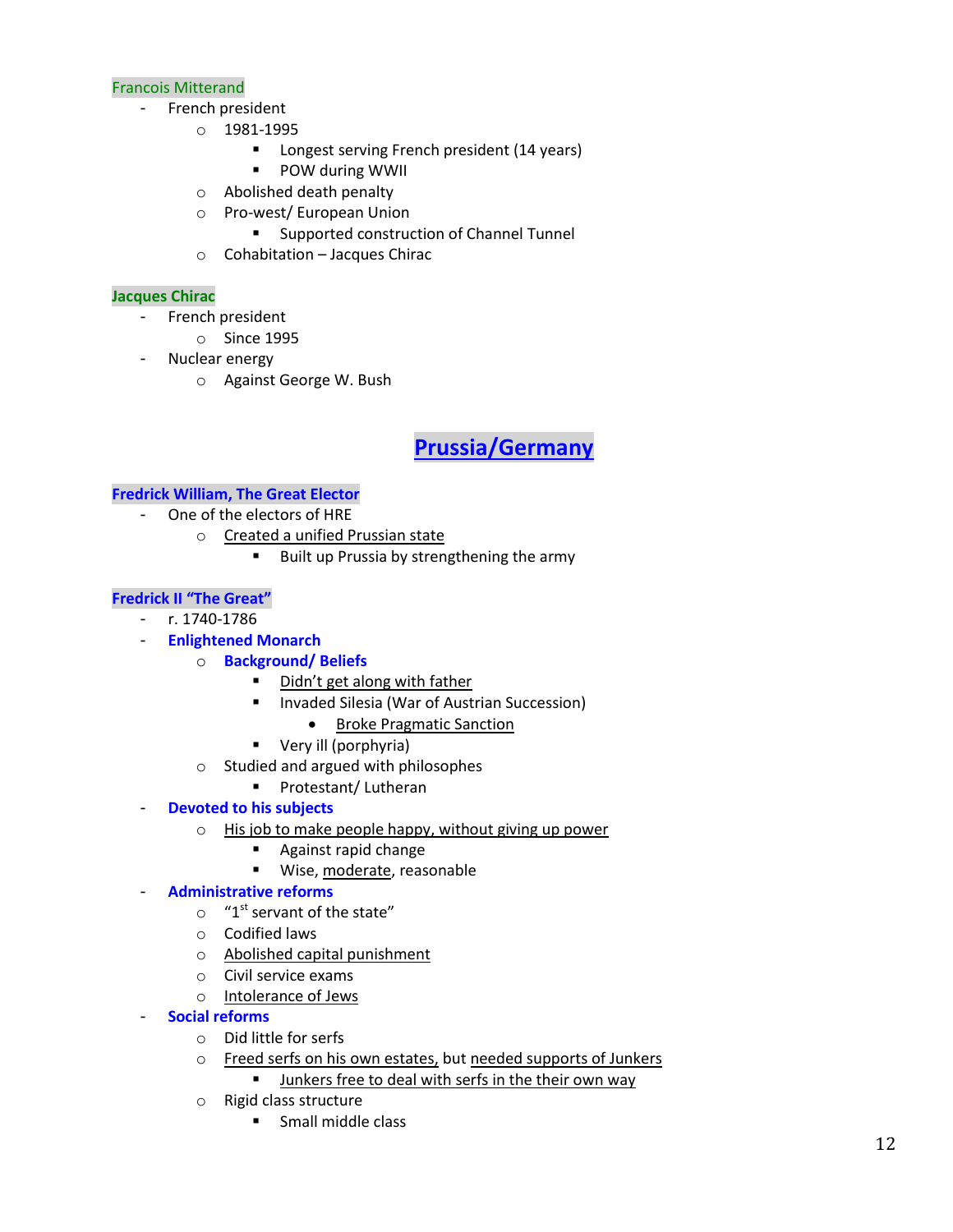- o Power of Junkers checked but not abolished
- o Believed in freedom of speech
- o No successors

# **Otto Von Bismarck**

- Chancellor = chief minister
	- o **"Iron Chancellor"**
- Conservative
	- o Stressed duty, order, service, fear of god
	- o Didn't trust the West
	- o Against:
		- **Powerful parliament**
		- **E** Liberalism/ democracy
		- **Socialism**
		- **Individualism**
- **Realpolitik** 
	- o Wanted a unified German state dominated by Prussia
		- **Not democratic**
	- o **Blood and Iron**
		- **War and Industry**
		- **EXECUTE:** Strong military
		- **Manipulated war** 
			- Franco-Prussian War

# **William I**

- r. 1861-1888
	- o German Kaiser "Emperor"
- Wanted to break reliance on Junkers
	- o Constitutional
	- o Less repressive
	- o Moderate
		- **Effective bureaucracy**
		- **Strong economy** 
			- Zollverein
- Coal and iron
	- o RR and telegraph
	- o Growing cities

## **Adolf Hitler**

- Fascist dictator
	- o Third Reich
- **Brownshirts**
	- o Hitler's private army
	- o "Hitler youth"
- Obedience to state
- Public works
	- o Building programs
	- o Provided jobs
- *Nuremburg Laws* 
	- o Jews weren't allowed to intermarry
	- o Jews had to wear Star of David on clothes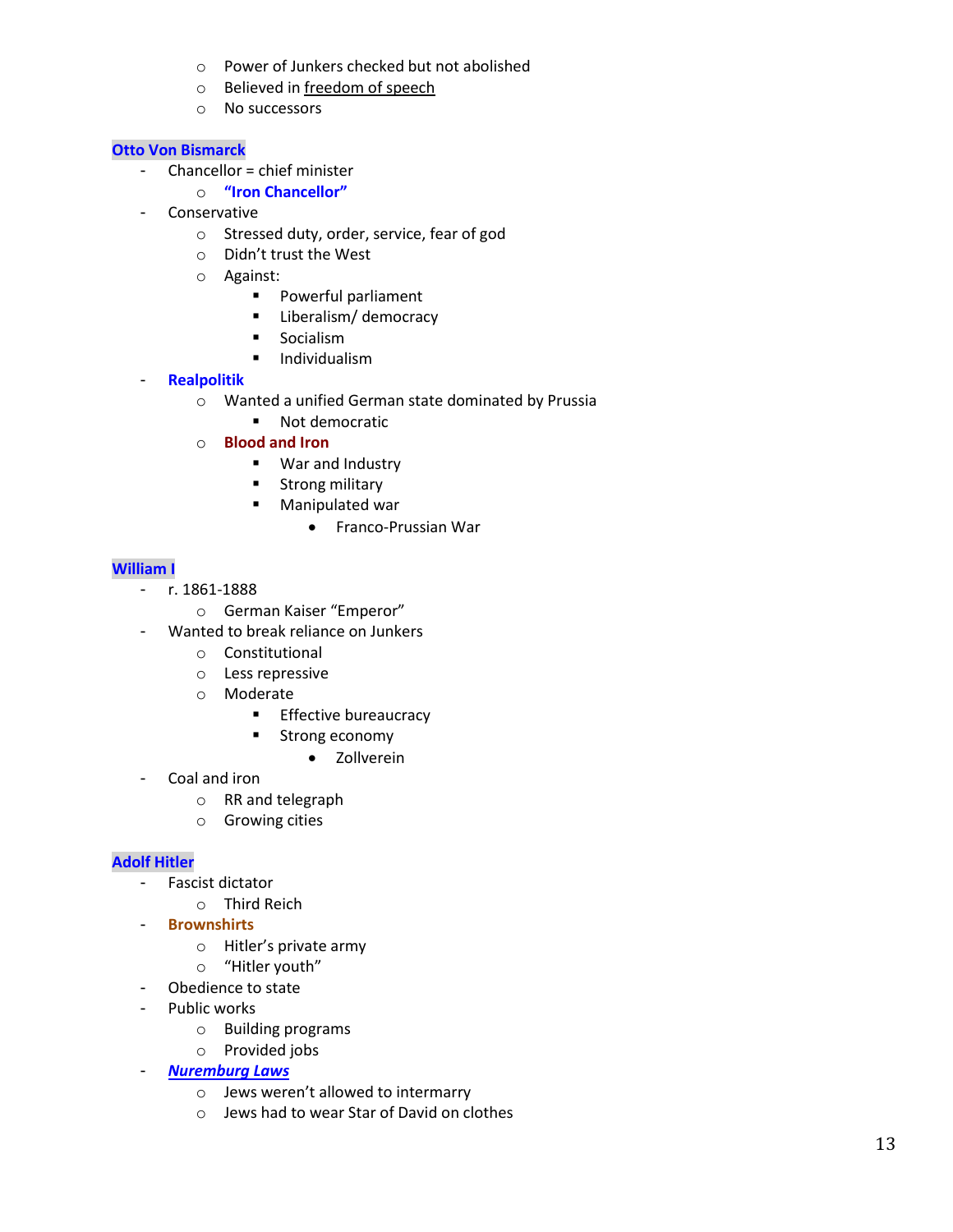## o *Kristalnacht*

- 1938
- "Night of Broken Glass"
- German government orders to destroy Jewish property and abuse Jews

# - *National Labor Front*

- o Hitler's economic plan
- o Organized employers and employees
- o Unions illegal
- o Strikes illegal
- o Controlled prices and wages
- o Controlled productions

# **Italy**

## **Count Cavour**

- The Politician/ Fox
- Prime Minister of Kingdom of Sardinia
	- o Goal: to unite Italy Sardinian dominance
	- o Crimean War
		- To gain allies, *realpolitik*
	- o War with Austria
		- Italy success, Napoleon III +ally
		- **If Italy won territory, united**

## **Victor Emmanuel II**

- King of Sardinia 1849-1861
- King of Italy 1861-1878
- Problems between North and South
- Problems with Church

## **Mussolini**

- Fascist dictator
	- o Charismatic, colorful personality
	- o Promised to restore greatness
- **2/3 Law**
	- o Party with most votes given 2/3 of seats
		- **Guaranteed Fascist majority**
- No self-government
	- o Elections from lists made up Fascists
	- o Parliament was powerless
	- o Mussolini ruled by decree
		- "Mussolini is always right"
		- **•** Opposition parties outlawed
	- o Police state
		- **E** Censorship, Propaganda

# - **Corporative System/ Syndical State**

- o Economic policy
- o GOAL: Self-sufficiency, increase output
- o Unions abolished, strikes outlawed
- o Economy divided into 22 corporation (syndicates)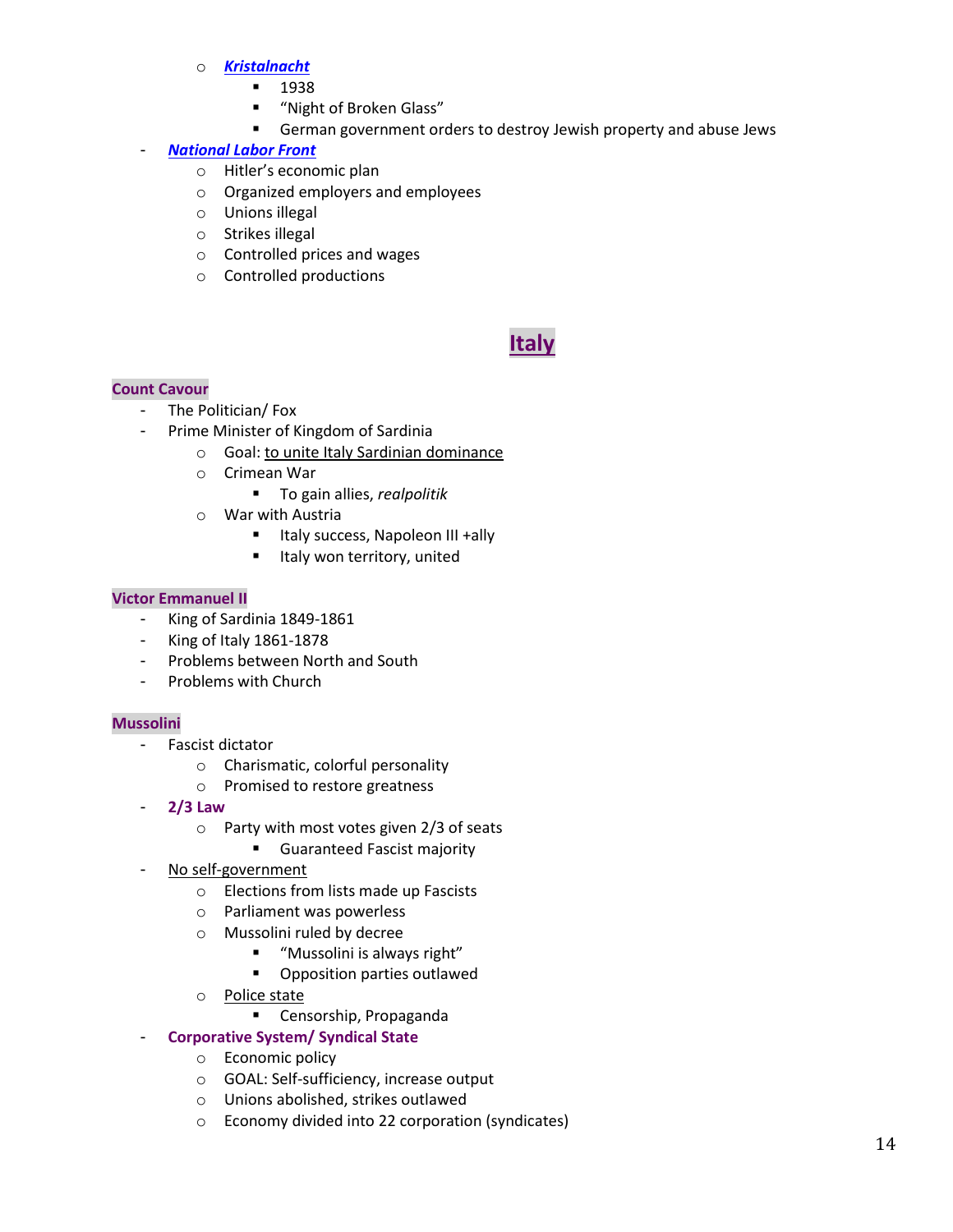- Lateran Treaty
	- o Settlement with church
	- o Pope given financial settlement
		- Catholicism = state religion, church controlled education, pope given Vatican City
		- Gave approval of the church to Mussolini
- Foreign Policy
	- o "Right to Empire"
		- **Fiume, 1924**
		- Albania, 1927
		- **Ethiopia, 1935** 
			- Haile Selassie leader of Ethiopia
				- o Begged League of Nations to help
- Allied with Hitler

# **Spain**

# **Ferdinand and Isabella**

- 1469-1519
- **Aragon and Castile**
	- o Still ran as separate states
- **New Monarchs** 
	- o **Religion** 
		- **•** Very Catholic
		- **very devoted to their faith** 
			- Inquisition against the Moors (Muslims) and Jews
		- o **Economics** 
			- **Mercantilist**
			- **Dependent on gold and silver from New World**

# **Philip II**

- 1556-1598
- Absolute monarch
	- o Spain at its height
	- o **Background** 
		- $\blacksquare$  Palace = Escorial = palace/monastery/ mausoleum
- **Very religious** 
	- o **Battle of Lepanto** 
		- **Muslims vs. Catholics** 
			- Expelled the moriscos and moranos
- **Married Mary Tudor (Catholic)**
- **3 Main Associates** 
	- o *Dutch Revolt*
	- o *Spanish Armada*
	- o *Decline of Spain*
- **Dutch Revolt** 
	- o Religious war in the Spanish empire
	- o Did not like **Duke of Alba** (Spanish ruler)
- **Council of Blood** = inquisition
- **Insurrection** (1572) led by William of Orange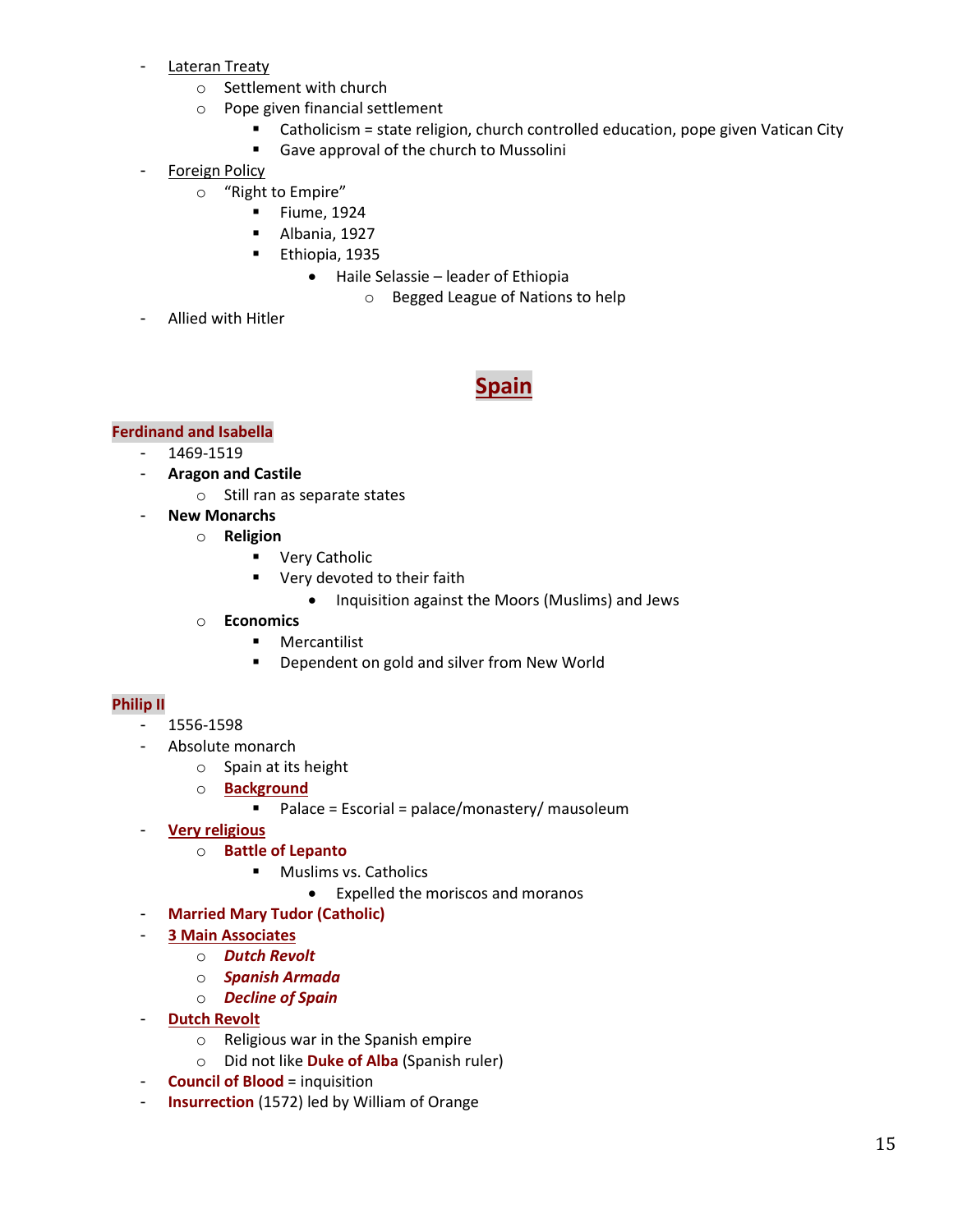- o Southern province backed out
- o HUGE DRAIN ON SPANISH ECONOMY
	- **Dutch Independence: Peace of Westphalia, 1648**

# - **Spanish Armada (1588)**

- o Hated England
	- **Because they were protestant**
	- Because England was helping Dutch
	- **Because of Sea dogs (Sir Francis Drake) (pirates)**

# - **Economic Decline**

- o Spain at height under Philip II
- o *Price revolution* = inflation
	- **Monarchy declared bankruptcy**
	- $-1557$
	- **•** Defaulted on loans

# **Charles II**

- 1661-1700
- Absolute ruler, but bad at it…
	- o Habsburg
	- o "The bewitch"- suffered from insanity
	- o Economy slow
	- o Foreign (French) influence due to lack of leadership
	- o Courts gained power

## **Francisco Franco**

## - 1939-1975

- o Dictator
- o Fascist/ syndicalism
	- **Persecuted minorities (gypsies)**
	- Wanted to create a uniform nation

# **Russia**

# **Ivan IV (The Terrible)**

- 1533-1584
	- o Autocratic monarch
		- First ruler to be called "tsar" (1547)
	- o Expanded borders
	- o Disregarded Boyars
	- o Paranoid
		- Used terror v. enemies
		- **Thousands killed** 
			- Including son

## **Michael Romanov**

- 1613-1645
- First Romanov ruler
	- o Absolute monarch
- Time of Troubles
	- o 1604-1613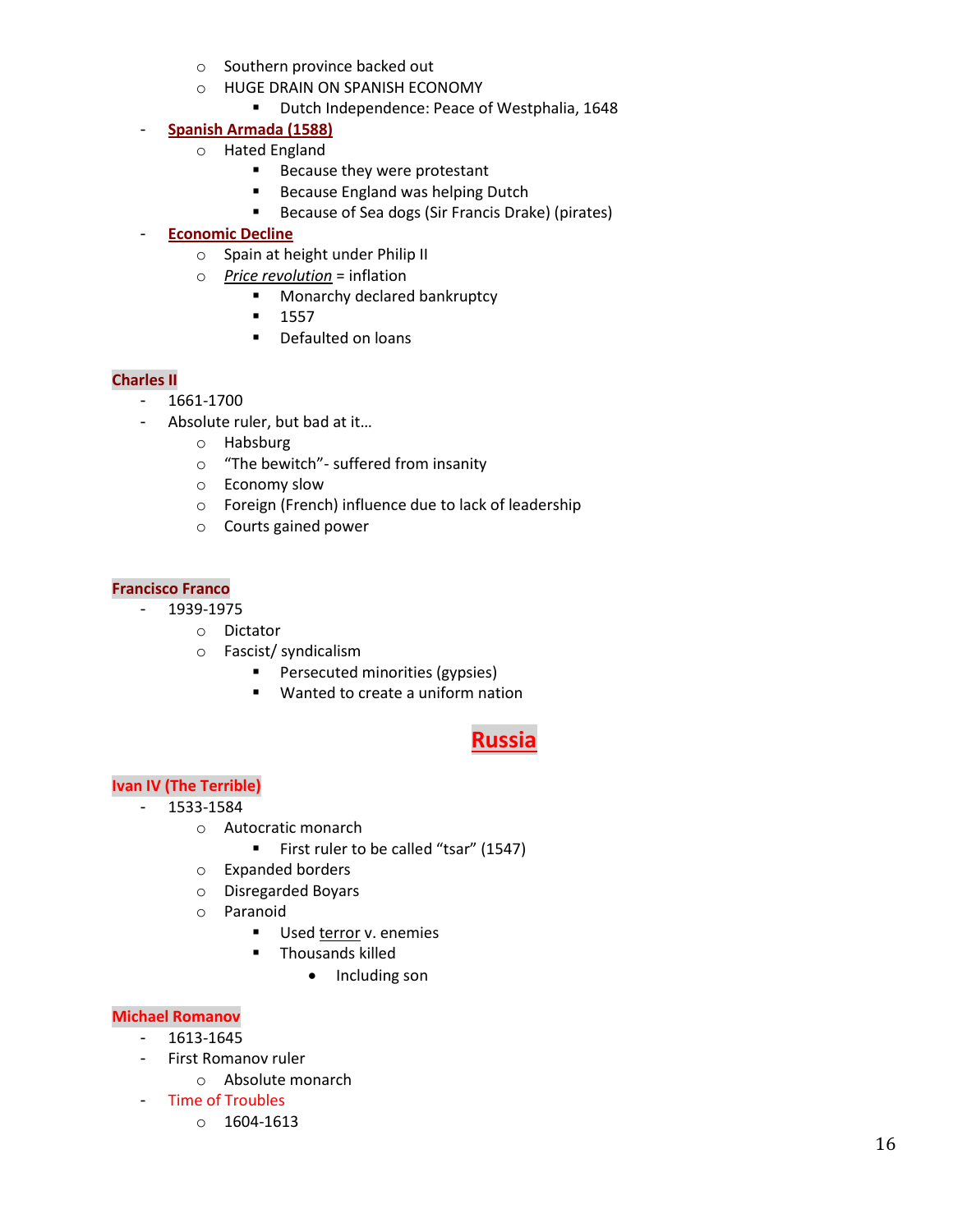- o No leadership, warlords fighting for power
	- **Ended when Michael Romanov became tsar**
- Romanovs
	- o 1613-1917
	- o Mikhail I had 10 children

#### **Peter the Great**

- 1682-1725
- Westernization
	- o Built St. Petersburg
		- "Window to the West"
- Absolutist
	- o Got rid of Old Believers (old customs)
	- o Appointed the *Procurator of the Holy Synod*
	- o Built up Navy
	- o State service for the Boyars
	- o **Mercantilist**
	- o Great Northern War
		- **•** Versus Sweden
			- Gained warm water ports on Baltic

## **Catherine the Great**

- 1762-1796
- Intelligent and ambitious
- Agreed with philosophes (Voltaire…)
	- o Invited Diderot to Russia
- **Charter of Rights** for nobles
	- o No taxation for nobles
	- o No government service
- **Legislative Commission** 1767
	- o Traveled around Russia and reported to Catherine
	- o Merchants received freedom to trade
- **Expansionist** 
	- o Expanded territory (West and South)
	- o Expansion break down Balance of Power

## - **War with Ottoman Empire**

- o Won ports on Black Sea
- o Annexed Crimea
- **3 partitions of Poland** 
	- o Won land in West
	- o 1772, 1773, 1795
	- o Austria, Russia, Prussia
		- No Poland left... wiped off map
- Favored **boyars**
	- o Repressed serfs

## **Alexander I**

- 1801-1825
- **Napoleonic Wars**
	- o Broke continental system
	- o Congress of Vienna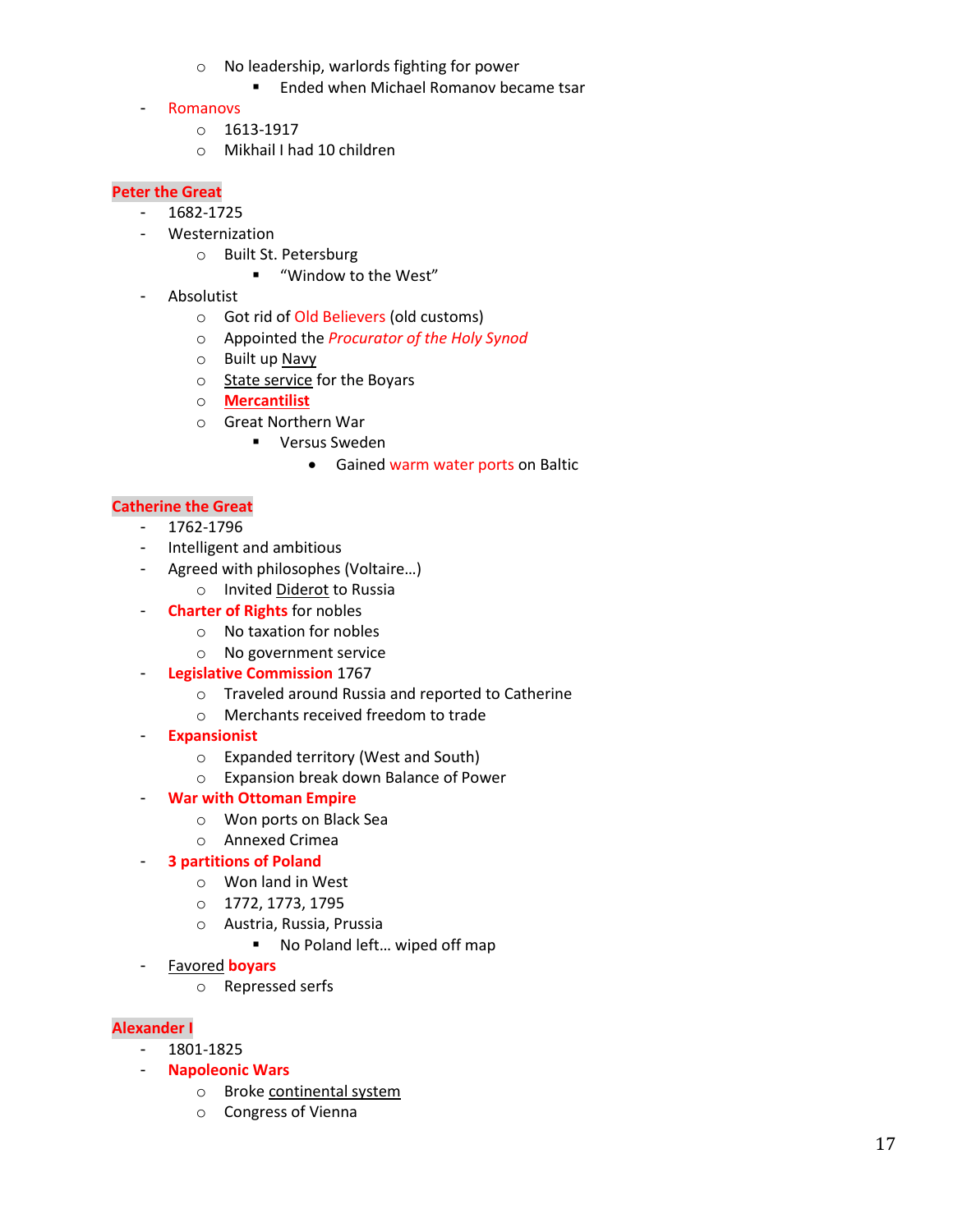#### Wanted a **Holy Alliance**

- Liberal  $\rightarrow$  conservative

## **Nicholas I**

- 1825-1855
- Wanted to unify Russia and make it more powerful
	- o Problems
		- Decembrist Revolt of 1815
		- **Polish Revolt of 1830**
		- **Crimean War**
	- o Policies
		- **Autocratic** 
			- Crushed and killed Decembrists and Polish
			- Started censorship and secret police
			- Restrictions on universities
			- VERY repressive
				- o Helped crush liberal revolt in Hungary
			- **Results** 
				- Repression
				- Led to backward political and economic system
				- Growth of Opposition
- Ended Crimean War

## **Alexander II**

- 1855-1881
	- o Reformer… almost an Enlightened monarch
- Problems:
	- o Inherits backward nation
	- o Lacks industry
	- o Serf rebellions
	- o Liberals demand reforms
- Reforms:

## o **Emancipation Edict of 1861**

- **Freed the serfs**
- o Eased up on censorship and restrictions on universities
- o Introduced the jury system
- o Created **Zemstovs**
	- **Local legislature**
	- **Started local self-rule**
- o No national legislature
- **Results** 
	- o Serfs free but not completely
		- **They lived on "Mirs"** until they had paid of the redemption payments
- Populist revolts
	- o Rural peasants organize
		- **Mirs established but not better off**
		- **Resent redemption payments**
- Assassinated by People's Will
	- o Liberal group
	- o Wanted faster/more reforms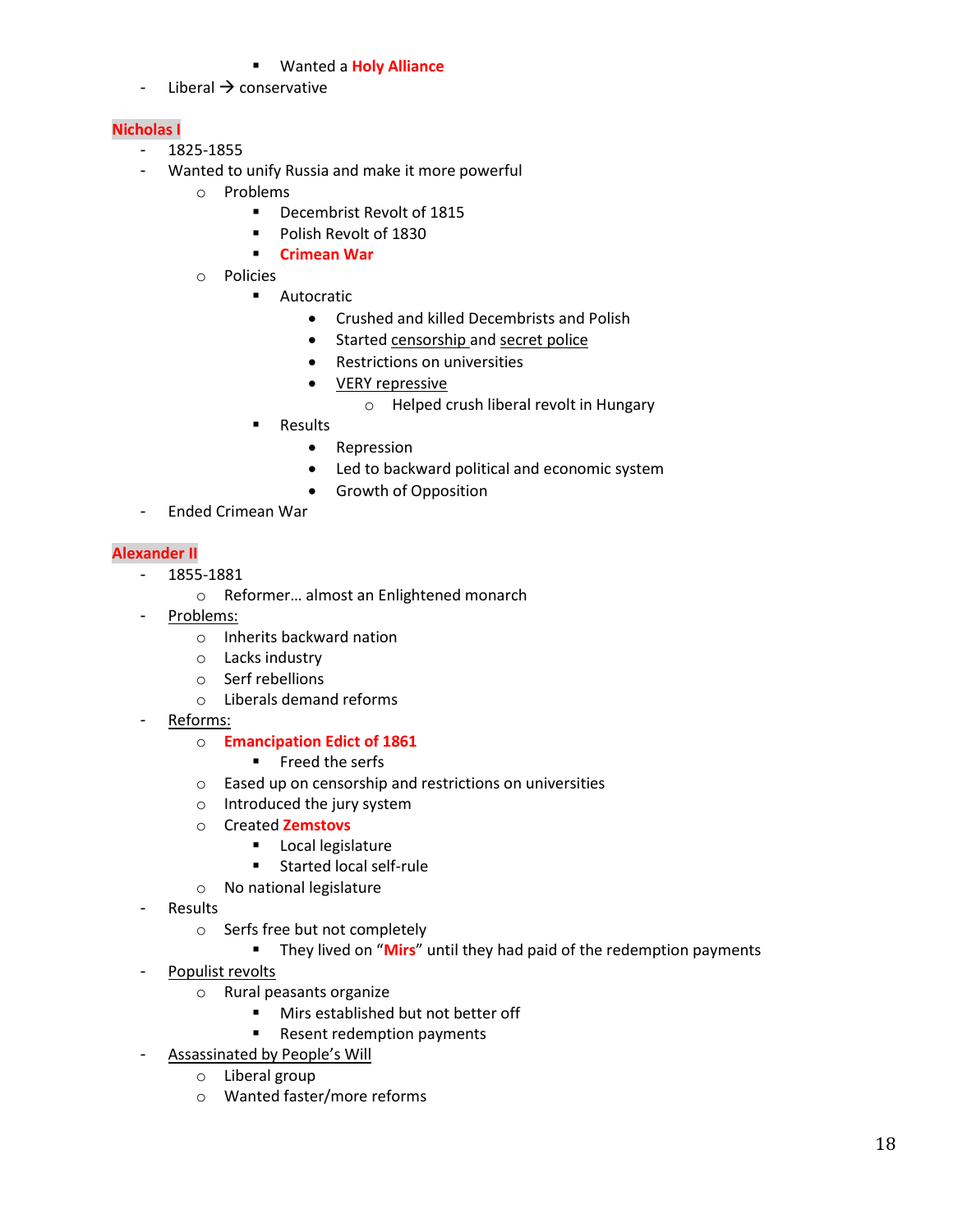#### **Alexander III**

- 1881-1894
	- o Undid everything the father had done
- Actions:
	- o Ended reforms
	- o Reduced power of the zemstvos
	- o Censorship and secret police
- **Russification** 
	- o Forced Russian culture on all non-Russian minorities
- **Pogroms** 
	- o Attacks on Jews
	- o Formal attacks
- Reactionary
	- o Unrest continued but moved underground
	- o Large-scale emigration
	- o Many people in fear

## **Nicholas II**

- The last czar of Russia
- Problems
	- o Unindustrialized
	- o Peasants living under very bad conditions
		- **Middle class = no rights "Octobrists"**
- Mistakes/ Actions
	- o Lost **Russo-Japanese War**
	- o **Revolution of 1905**
		- **•** Demonstrations outside palace
		- Asking for a Duma/UMS
		- Led by **Father Gapon**
		- **Bloody Sunday** 
			- Soldier fired on protestors
		- **Started the Revolution of 1905**

## - **October Manifesto**

- o Law issued by Nicolas II
- o Gave them the Duma
- o Middle class satisfied and dropped out of revolt
- o Ended the Revolution of 1905
- Peter Stolypin
	- o Advisor
	- o Helped peasants own land
	- o Assassinated for being too liberal
- **World War I**
	- o Disastrous

## **Lenin**

- 1917-1924
	- o Bolshevik party leader
- Leader of Revolutionary movement
	- o **War Communism** 
		- **During the civil war**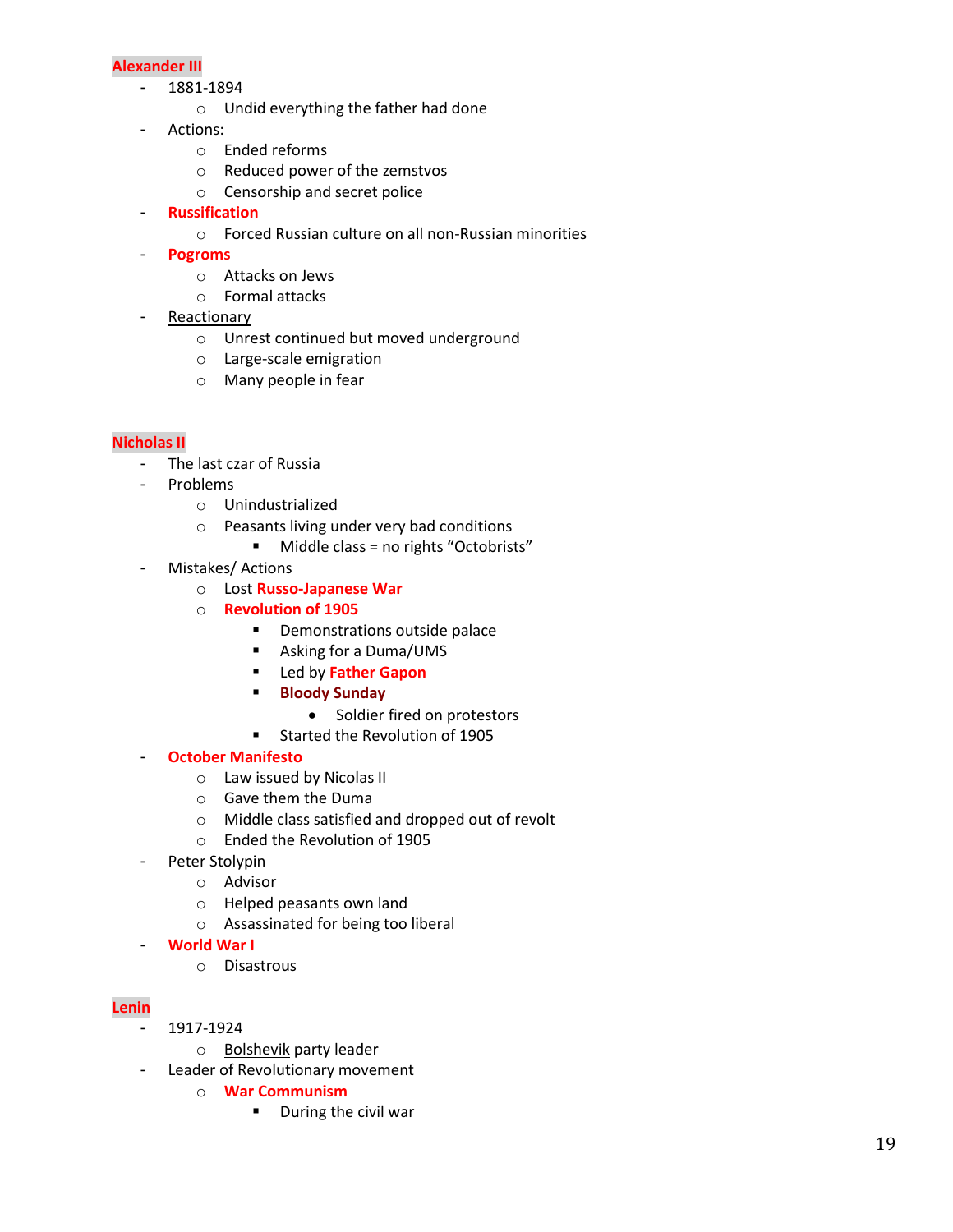- To increase production
- Government seized more power
	- Took control of all industry
	- Confiscated grain and war supplies
	- Similar to "Total War"

# - **New Economic Policy**

- o After civil war
- o Lenin agreed to compromise with pure communism
	- **NEP 1921**
- o Eliminated harsh measures of War Communism
	- **Permitted some capitalism**
	- **NEP** was successful
		- People were satisfied
- o Economy was improving

## **Stalin**

- 1924-1953
	- o Dictator
- General Secretary of CPSU
- Collectivization of Agriculture
	- $\circ$  Agriculture = weakest
	- o Nationalized by the state
	- o **Kulaks** (successful farmers) protest
	- o Failed policy
- Totalitarianism
	- o Government controls every aspect of life
- 5 year plan
	- o Economic plans
	- o Heavy industrial output
	- o Low level consumer goods
	- o Successful
- **Purges** 
	- o Millions killed and exiled
	- o Most effective leaders put away, lack of leadership during WWII
- **World War II** 
	- o Ultimately a success
	- o Stalin established sphere of influence in Eastern Europe
- **Iron Curtain**

## **Gorbachev**

- 1985-1991
	- o More democratic
- Goals:
	- o Build stronger economy
	- o Civil freedoms
	- o Improve global relationships
- **Perestroika** 
	- o To improve the standards of living
	- o Better worker conditions
	- o Law on Cooperatives (May 1987)
		- **Allowed private ownership of business**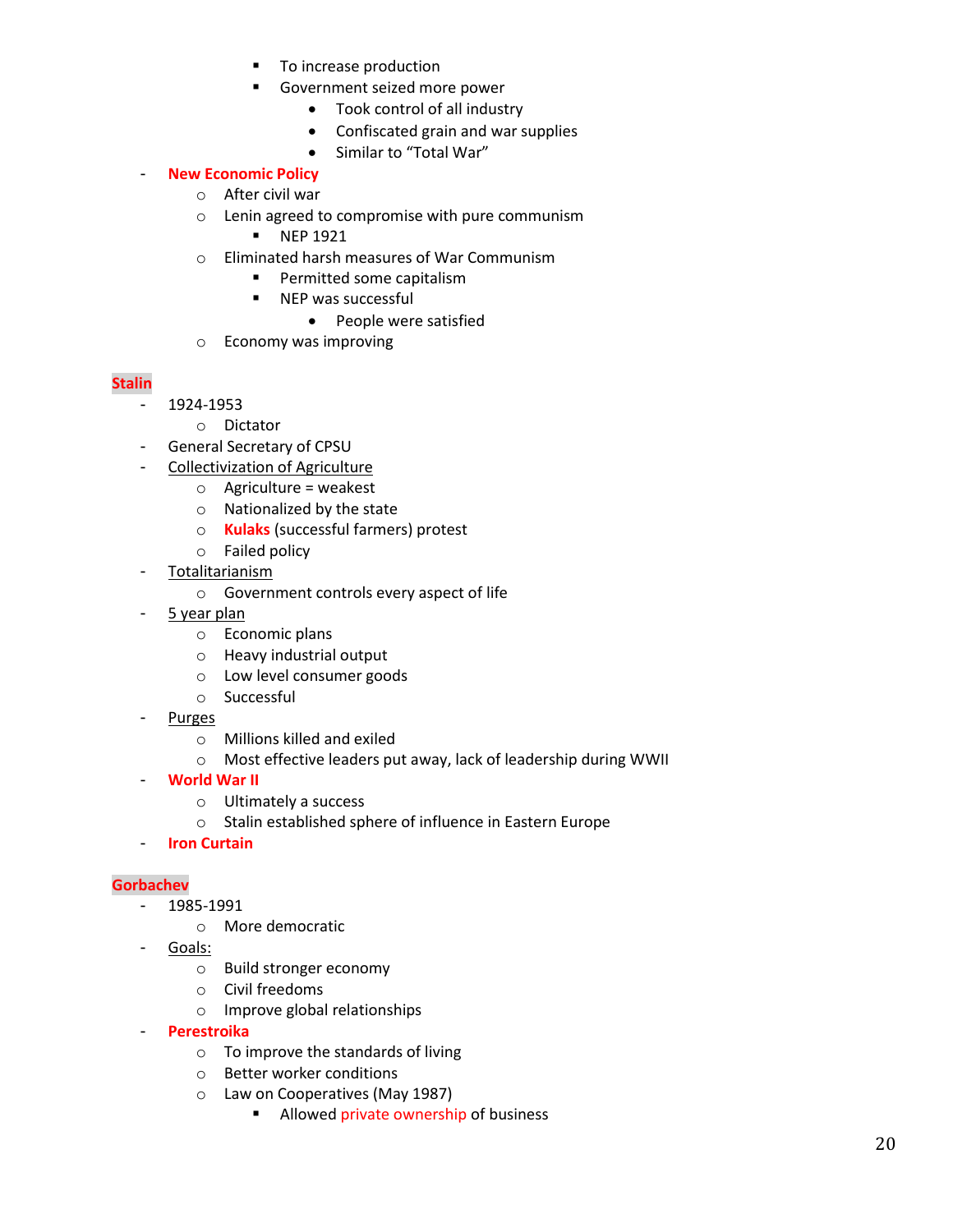- Had certain restrictions
- **Glasnost**
	- o Freedom of speech
		- Very radical at the time
	- o Allowed moderate criticism
	- o Greatly eased control of the press
	- o Political prisoners released
- **Democratization**
	- o Multi candidate elections
	- o CPSU weakened
- Abandoned Brezhnev Doctrine
	- o Allowed non-communist gov. in satellite states
	- o Berlin Wall falls 1989

## **Yeltsin**

- 1991-1999
	- o President Russian Federation
- **Soviet coup** 
	- o Rejected Coup, but worked out for him
	- o Yeltsin turns back and forth on Gorbachev
- **Commonwealth of independent states**
	- o Alliance of former Soviet republics
	- o Economics partners
- **Shock Therapy** 
	- o Economic reform
	- o Market economy
	- o Allows privatizations
	- o No regulation on prices
		- Results = prices skyrocketed currency devalued
	- o Parliament and PM are opposed

# - **Parliament Sit-in**

- o Protest by members of parliament
- o Because Yeltsin dissolved Parliament
- o Yeltsin sent troops
	- **Hundreds dead**
	- **Reputation hurt**

# - **Invasion of Chechnya**

- o 1994
- o Yeltsin sends troops
- o Restore Russian control
- Unpredictable Behavior
	- o Downfall
	- o 1998 economic crisis
		- Fired the entire cabinet and PM for the  $4<sup>th</sup>$  time
	- o Lied about his health
		- *New Years Eve 1999*
			- Surprise resignation
	- o Appointed Putin